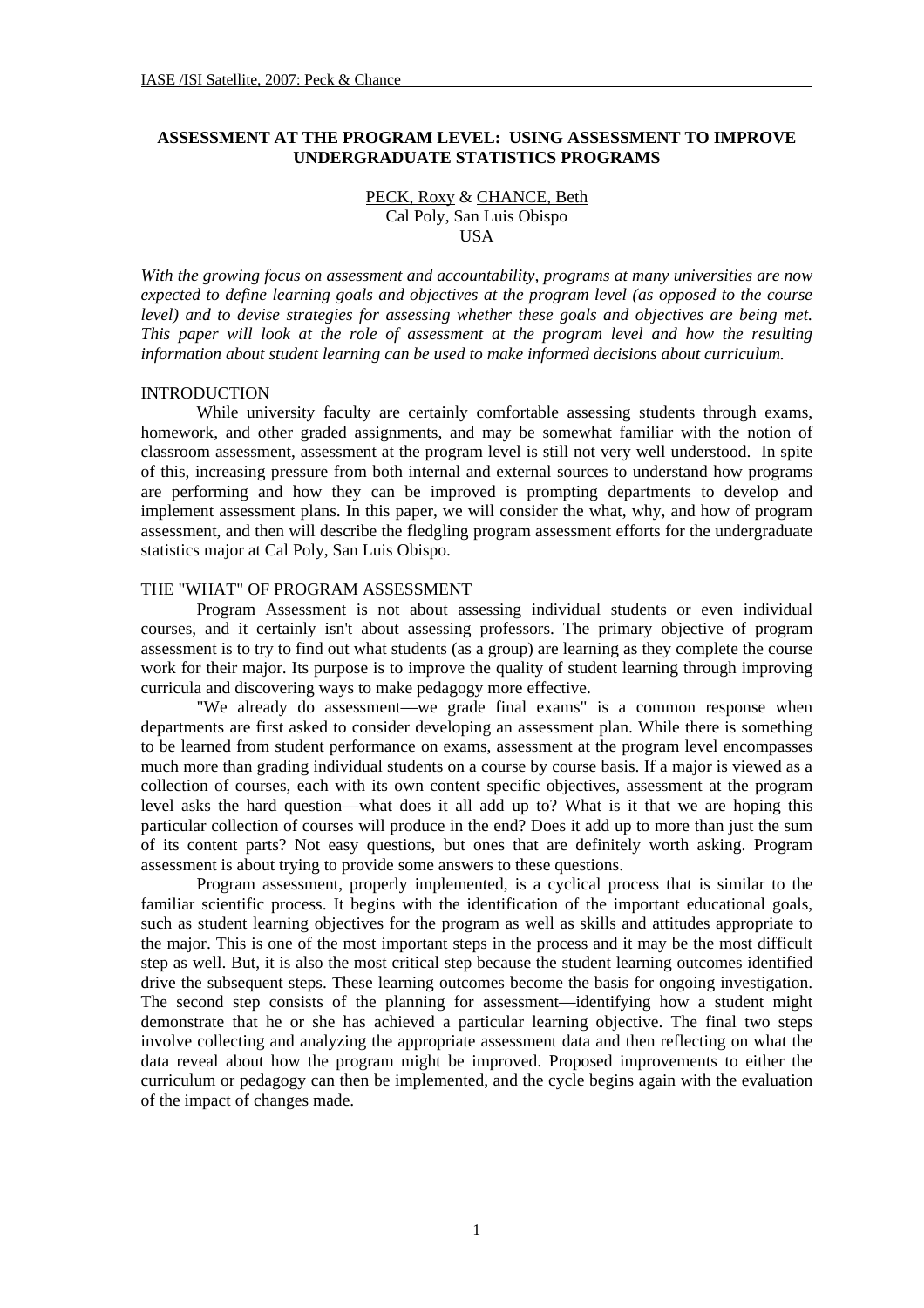## THE "WHY" OF PROGRAM ASSESSMENT

As statisticians, we advocate using data to make informed decisions, to monitor processes, and to improve quality. We sometimes even mock those who base policy on anecdotal evidence. It is surprising then that so many of the decisions that we make as academics are based on personal opinion and anecdotal evidence, and that departments of statistics are often skeptical of attempts to measure the quality of our academic programs. Granted, when we do take the time to carefully articulate the characteristics and abilities that we hope to see in the graduates of our programs, it becomes obvious that many are intangible and difficult to measure. But, if we believe what we tell our students about the value of data, the fact that obtaining good information may be difficult shouldn't stop us from trying to measure the things we think are important. We need to put what we preach into practice.

There is an old adage that says "If it ain't broke, don't fix it" that is often used as an excuse to avoid change. And, it is especially easy to avoid change if we also just *assume* that it ain't broke! Of course this strategy ensures that "it" will also never get any better. Perhaps a more reasonable approach, and one consistent with the goals of program assessment, would be "If it is absolutely perfect, leave it alone."

### THE "HOW" OF PROGRAM ASSESSMENT

Program assessment must be clearly focused if it is expected to lead to program improvement. A good beginning is an open and frank discussion of the following question: When your students graduate, what is something observable that you think they ought to be able to do? In particular, when developing a statement of learning outcomes, try to stay away from specific content-related descriptions and focus on the big picture. Once comfortable with the list generated, the next step is to consider how you would be able to tell if your students can actually do the things you think your curriculum prepares them to do. Start with one or two of the outcomes that you think are most important, and then think about designing assessment tasks (e.g., exam type items, portfolios and other performance-based assessments like senior projects, exit interviews, etc.) that would allow students to demonstrate whether or not they are achieving a particular learning outcome. Think about when in the program it is most appropriate to conduct the assessment and about the best way to collect the necessary data.

Often assessment items can be embedded in course work—in an assignment or as a question on an exam. Keep in mind though that the data from such embedded assessments needs to also be considered in a more global sense (as compared to the more traditional use of assigning grades to students) to learn what it reveals about students as a group.

Meaningful program assessment requires a significant investment of time. Developing program learning outcomes, designing appropriate assessment items, collecting and evaluating the data, and reflecting on implications for curriculum and pedagogy are not tasks that can be accomplished without thought and effort. Because of this, it is critical that the data collected in assessment efforts be informative and useful to the department. Make sure that assessment items address important learning outcomes and that the items will produce information that will be useful in understanding strengths and weaknesses in the curriculum and in the pedagogies used to deliver the curriculum.

Ultimately, program assessment allows a department to articulate what they value in terms of student learning and to consider the match between what is valued and what the program as taught actually delivers. It is through the reconciliation of discrepancies revealed that programs evolve and student learning improves.

## ONE DEPARTMENT'S EXPERIENCE

The Statistics Department at Cal Poly, San Luis Obispo, California, USA is in the early stages of implementing an assessment plan for the undergraduate statistics major. This process has not been an easy one, and we share our experiences with assessment here in the hope that departments that are just now engaging in serious program assessment efforts or who are struggling to get started might find it useful.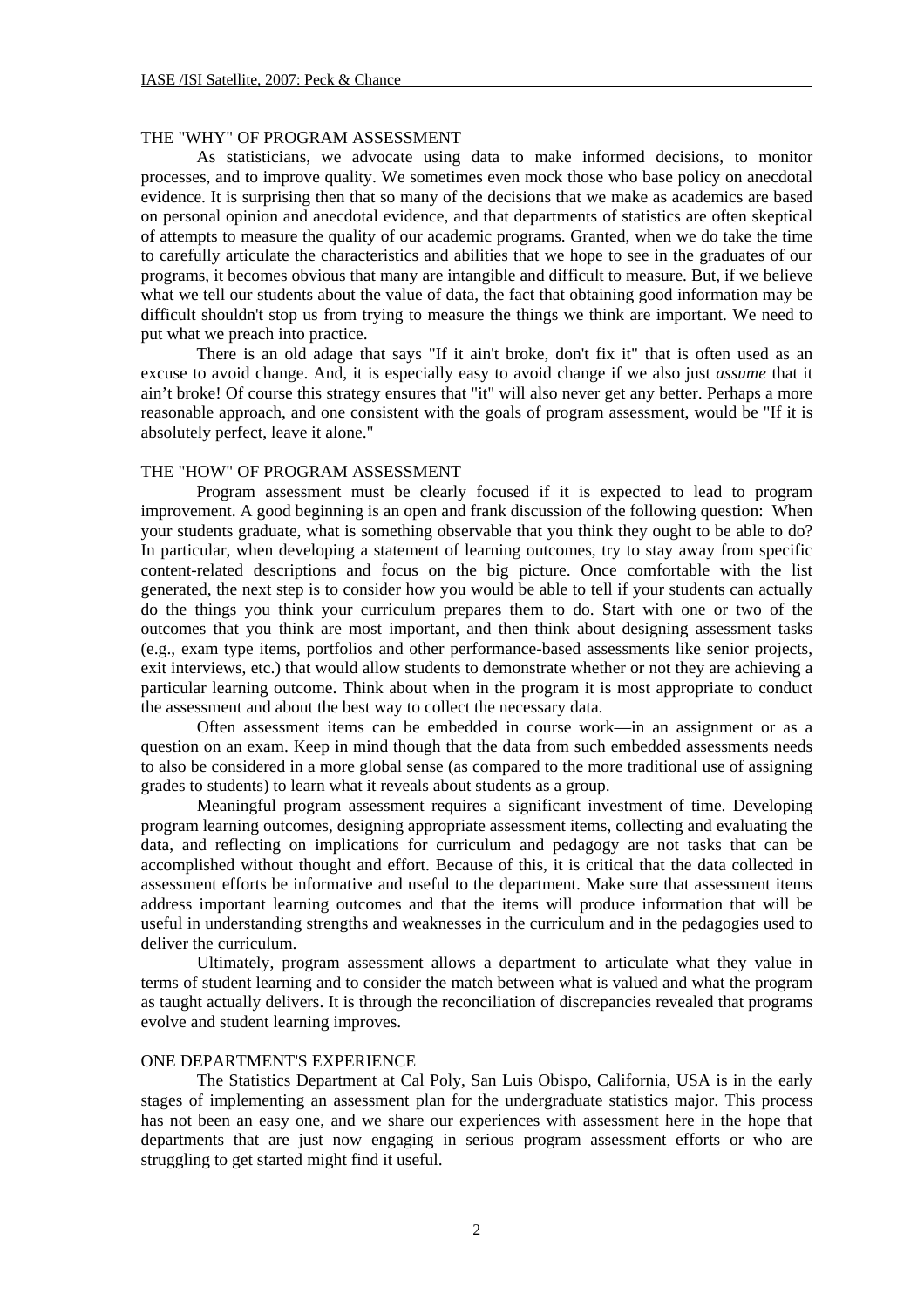# *Step 1: Developing Learning Objectives*

Perhaps the greatest challenge is articulating desired student learning outcomes at the program level. When we first tried to do this, we began with a description of what a statistics major should know that had been developed in the early 1990s. This list was comprehensive and contained 77 bulleted items. In retrospect, we now realize that it was really just a list of the content topics for all of the courses we taught—things like statistics graduates should be able to make inferences about the parameters in simple, polynomial and multiple regression models. Hardly big picture outcomes. An almost identical list could have been obtained by just running the catalog descriptions of all the courses in the major together. But, it did give us a starting point that, along with the ASA Guidelines for Undergraduate Statistics Majors (2000), enabled us to collectively identify some common and higher priority threads and eventually come up with some overall program objectives—outcomes that we thought (hoped) would emerge as students completed the statistics curriculum as a whole. The key was to view the curriculum as more than just a collection of independent and unrelated courses. After several iterations and revisions, the department finally came up with the following statement of student learning outcomes.

# *Statement of Student Learning Objectives - Statistics Department*

The graduate will:

- 1. Have good working knowledge of the most commonly used statistical methods including
	- a. statistical modeling
	- b. efficient design of studies and construction of effective sampling plans
	- c. exploratory data analysis
	- d. formal inference procedures
- 2. Have background in probability, statistical theory, and mathematics, including especially calculus and linear algebra
- 3. Be able to synthesize and apply this knowledge and to tailor methods used to the problem at hand, understanding the limitations of the procedures and the appropriate scope of conclusions
- 4. Communicate effectively (written and oral) with skills in collaboration (within and between disciplines) and teamwork, and in organizing and managing projects
- 5. Have good mastery of several standard statistical software packages and facility with data management strategies
- 6. Have a focused concentration in an area of application outside the discipline of statistics

The graduate will have received:

- 1. Experience with real data and authentic applications
- 2. Frequent opportunities to develop communication skills
- 3. Capstone experiences
- 4. Frequent interaction with faculty and timely advising
- 5. Exposure to statisticians and statistical applications outside the Cal Poly community

Even though it was time consuming and an activity that we probably would not have undertaken if it had not been mandated by the university administration, developing these student learning objectives did turn out to be a worthwhile exercise for the department. The iterative process used to move from a long list of content topics to a more global description of student learning and experiences at the program level helped to create a shared vision of program goals. The statement of desired student learning objectives is something that can be shared with incoming students, and it also guided our first serious efforts at program assessment and the selfstudy for our most recent internal and external program review.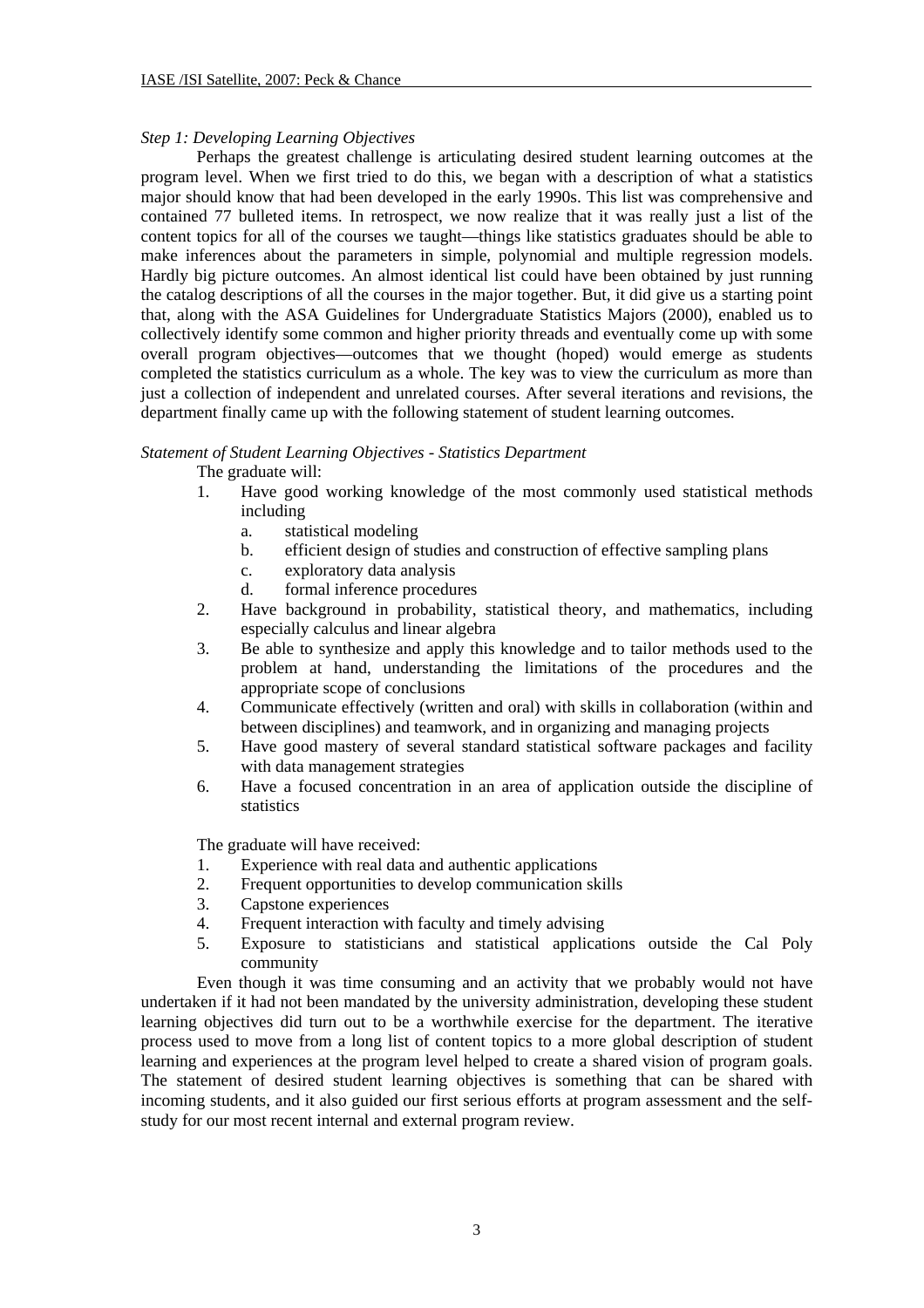#### *Step 2: Collecting Data*

After taking most of an academic year to develop the program learning objectives, we started to think about a plan for collecting baseline data. The university mandate gave departments a year to implement an assessment plan that would generate some baseline data and that would then become the foundation for ongoing assessment efforts.

Since we were inexperienced at program assessment, we decided to focus first on learning outcomes that we thought were very important, but for which we had little real evidence to indicate whether or not they were being achieved by students. In particular, we chose to design an assessment that would provide information about learning objectives 3 and 4 on the first list above. To gauge the extent to which we were providing students with the desired experiences in the second list above, a student exit survey was also designed.

Our initial instrument, given to graduating seniors as part of an assignment in a capstone course, included two questions designed to assess learning outcomes at the program level. The first item was written to see if students in their senior year could demonstrate that they could choose appropriate methods of analysis and that they understood the limitations of these methods as well as what kinds of conclusions can be drawn from the analysis. This item is actually similar to one that we have used in our statistical literacy service courses! The second item was designed primarily to assess communication skills. In the second year, an item that examined students' understanding of sampling variability was added, and in the third year, data were collected on a question that required students to explain the meaning of a P-value in the context of a research scenario.

To provide an idea of what a sample assessment item might look like and what can be learned from the assessment effort, consider the item shown below.

#### *The Microsoft Excel(2000) menu provides this information for an unpooled two-sample t-test:*

t-Test: Two-Sample Assuming Unequal Variances analysis tool and formulas This analysis tool and its formulas perform a two-sample student's t-test. This t-test form assumes that the variances of both ranges of data are unequal; it is referred to as a heteroscedastic t-test. You can use a t-test to determine whether two sample means are equal. Use this test when the groups under study are distinct. Use a paired test when there is one group before and after a treatment.

#### *Would you recommend any modifications to this description? If so, rewrite the description.*

We thought this was a great question and we were also pretty confident that our students would do well on this task. We even thought we were throwing them a softball by asking them the easier task of critiquing a statement rather than generating their own! Well, this is why it is important to collect data, even when you think you know how it will turn out. We expected that students would rewrite to correct the obvious statistical errors and also transform the description into something coherent. We were *so* wrong! Of sixteen respondents over two years, five indicated that the description was fine as is and several only added statements about sample size or population normality. Only one student corrected the erroneous statement about using a t-test to determine whether two sample means were equal.

We fared better on the question that assessed understanding of sampling variability, but were unpleasantly surprised at how students responded to the other two assessment items. We had been relatively sure that a senior statistics major would be able to explain what a P-value means to a non-statistician researcher, but in fact most students gave a less than stellar interpretation. Responses ranged from reasonable (The probability of getting a sample like the one used if the null hypothesis were true) to somewhat garbled (probability of getting sample data deviating as much or more than the expectation) to just plain wrong (P-value is the power of the test; P-value is % of area under curve outside of the rejection region). A bit depressing, but it was a real eye opener.

These examples illustrate the real value of assessment activities. It showed clearly that some of the broad program level learning objectives that we thought to be really important and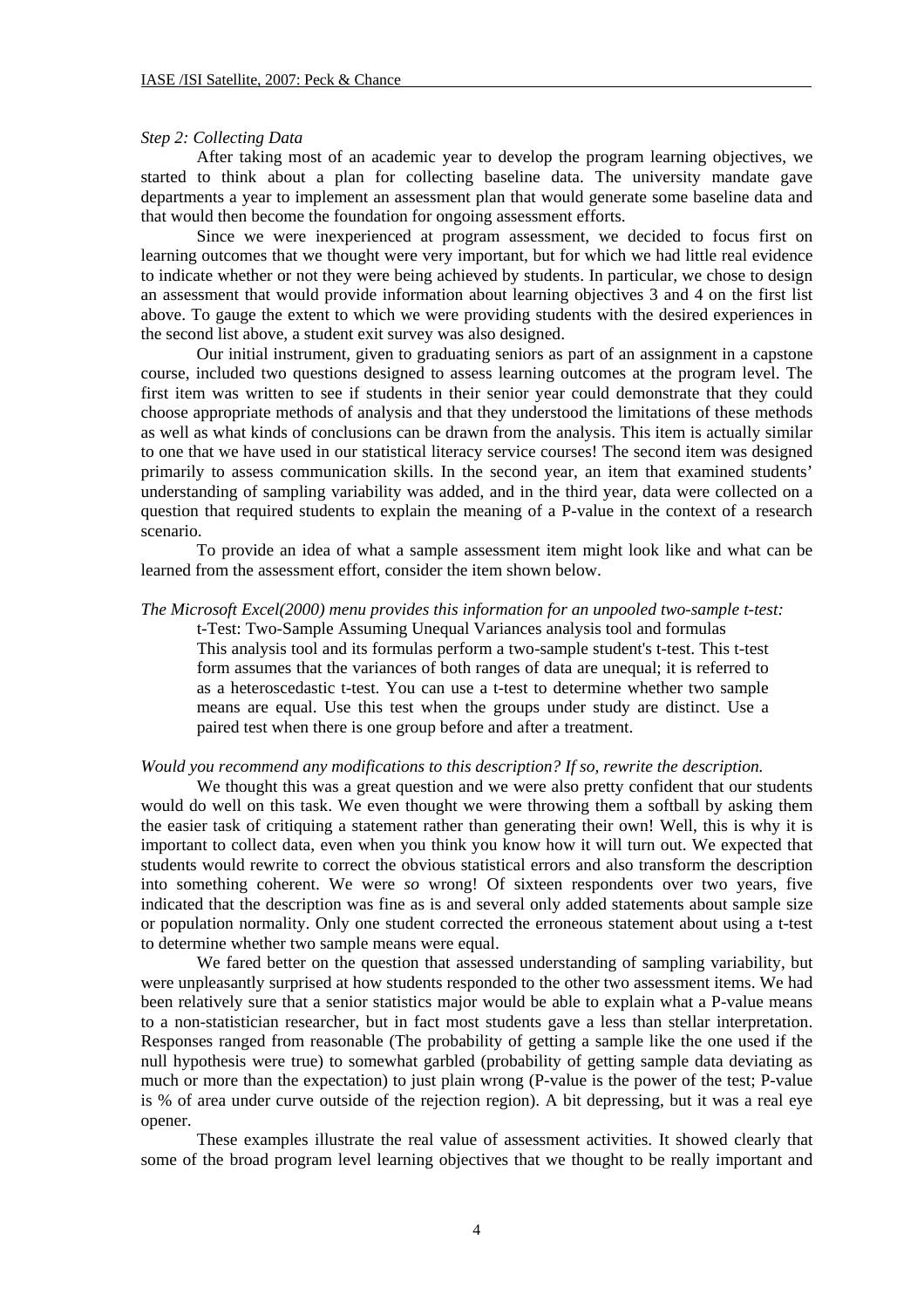that we believed students should be able to do upon completing our curriculum were not being achieved.

The exit survey was also revealing, and did provide valuable data on the extent to which students were satisfied with the experiences provided by the curriculum and on student perceptions of their ability to apply the tools they had learned. Using the survey data and the data from the assessment items, we also discovered that there was not always a strong correspondence between a student's confidence in his or her ability and his or her actual performance on such assessment items.

### *Step 3: Reflect and Respond*

After a bit of departmental soul-searching, a number of changes to the curriculum were made, including the addition of a senior-level consulting course and some revisions to our senior project capstone experience. We also decided to implement a freshman level course for statistics majors that would provide them with an early exposure to some of the fundamental concepts of statistics before they became immersed in courses focused more on statistical methods and theory. In addition, the department is currently considering curriculum-wide changes in order to place more emphasis on communication and to provide more consistent repetition of basic concepts (such a p-value and sources of variability, for example), while also helping students see the connections and distinctions between methods across courses (for example, because regression and ANOVA are covered in separate courses and the ANOVA course primarily used examples where the data were from designed experiments, many students did not realize that experimental data might also be analyzed using regression and tended to choose between regression and ANOVA as a method of analysis based solely on whether the data were observational or experimental).

As the next step, we have been embedding assessment items in exams and assignments in the new consulting course. We are hopeful that students will be a bit more serious in their attempts to answer the assessment items if the responses count toward a course grade than if they are just seen as part of the exit survey. Student performance can then be evaluated by a separate panel of faculty reviewers. We also now have five years of data on the senior exit survey through which to monitor changes and trends. Results of these assessments are discussed at the departmental retreat each fall.

We are hopeful that these changes will address some of the deficiencies observed, but only time (and a continued commitment to assessment!) will tell.

## ADVICE TO THOSE PLANNING FOR PROGRAM ASSESSMENT

In the spirit of sharing what we have learned (sometimes the hard way!), we offer the following advice.

- Get departmental buy-in. Work to ensure that the faculty understands the value of program assessment and work to involve the entire department in the assessment effort. Program assessment is not something that can be accomplished by a single person in response to an administrative edict!
- Make sure that the data you collect is on something that is important to the department. Spend some time figuring out what the interesting questions are. If you are going to have to invest time and effort in program assessment, you may as well make it meaningful. Don't collect data in order to answer a question you don't care about!
- Resist the temptation to trivialize program learning objectives just to make assessment easy. It is better to have an imperfect measure of a real and valued desired outcome than a perfect measure of a trivial one.
- Use embedded assessments where possible. Students take them more seriously and it simplifies the data collection process by eliminating the need for separate assessments.